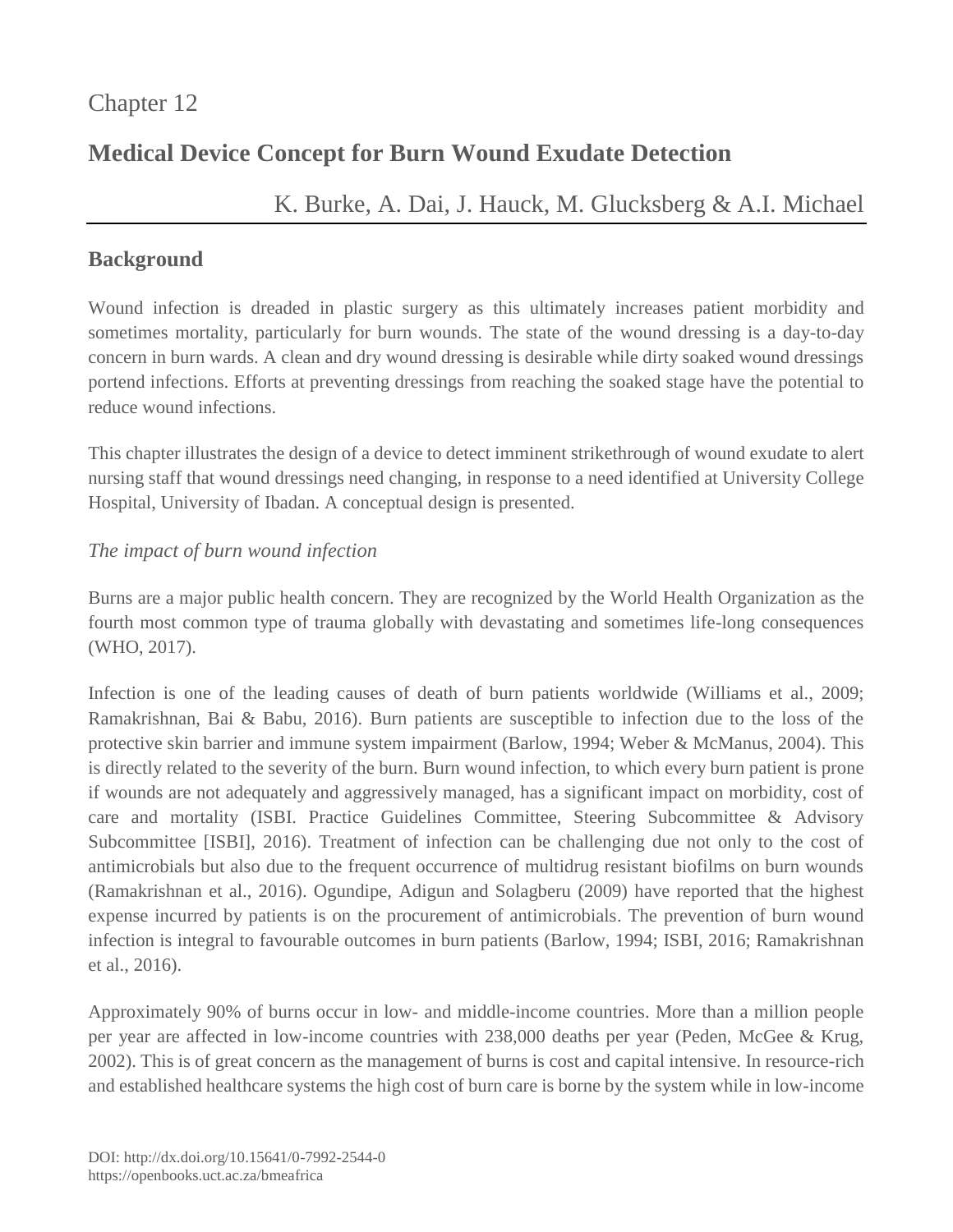countries with poor healthcare systems it is borne largely by the patient and the patient's family (ISBI, 2016). Achieving the required standard of care therefore is challenging in low-resource countries.

### *The significance of wound exudate strikethrough*

One major characteristic of the burn wound is its propensity to be heavily exudative. The visible presence of the exudate on the surface of the saturated dressing is called strikethrough (World Union of Wound Healing Societies [WUWHS], 2007), as shown in Figure 1.



*Figure 1: Wound exudate strikethrough on burn wound dressing.*

This exudate is a protein-rich fluid that leaks from the wound. It contains electrolytes, inflammatory mediators, enzymes and inflammatory cells (WUWHS, 2007). When exudate leaks out, it not only creates an unsanitary environment but also, due to its protein content, is a nutrient rich medium for colonization and proliferation of microorganisms that can lead to burn wound infection (Weber & McManus, 2004; WUWHS, 2007; ISBI, 2016). Therefore, the burn dressing must incorporate a highly absorptive component that prevents leakage of the exudate onto the dressing surface and the bedding. Wound dressing agents that have the ability to absorb large amounts of exudate while still maintaining a moist environment necessary for healing are ideal; examples include hydrocolloids, alginates, and carboxymethyl cellulose dressings (WUWHS, 2007). However, these dressings are expensive and not practical for use in resource-poor countries. Gamgee is a low-cost surgical dressing invented by Sampson Gamgee in 1880 (Barlow, 1994). It comprises a thick layer of cotton wool wrapped in a thin layer of gauze. This is readily available in low-income countries as it can be bought, or custom made as is done in Nigeria (Olawoye, Osinupebi & Ayoade, 2013).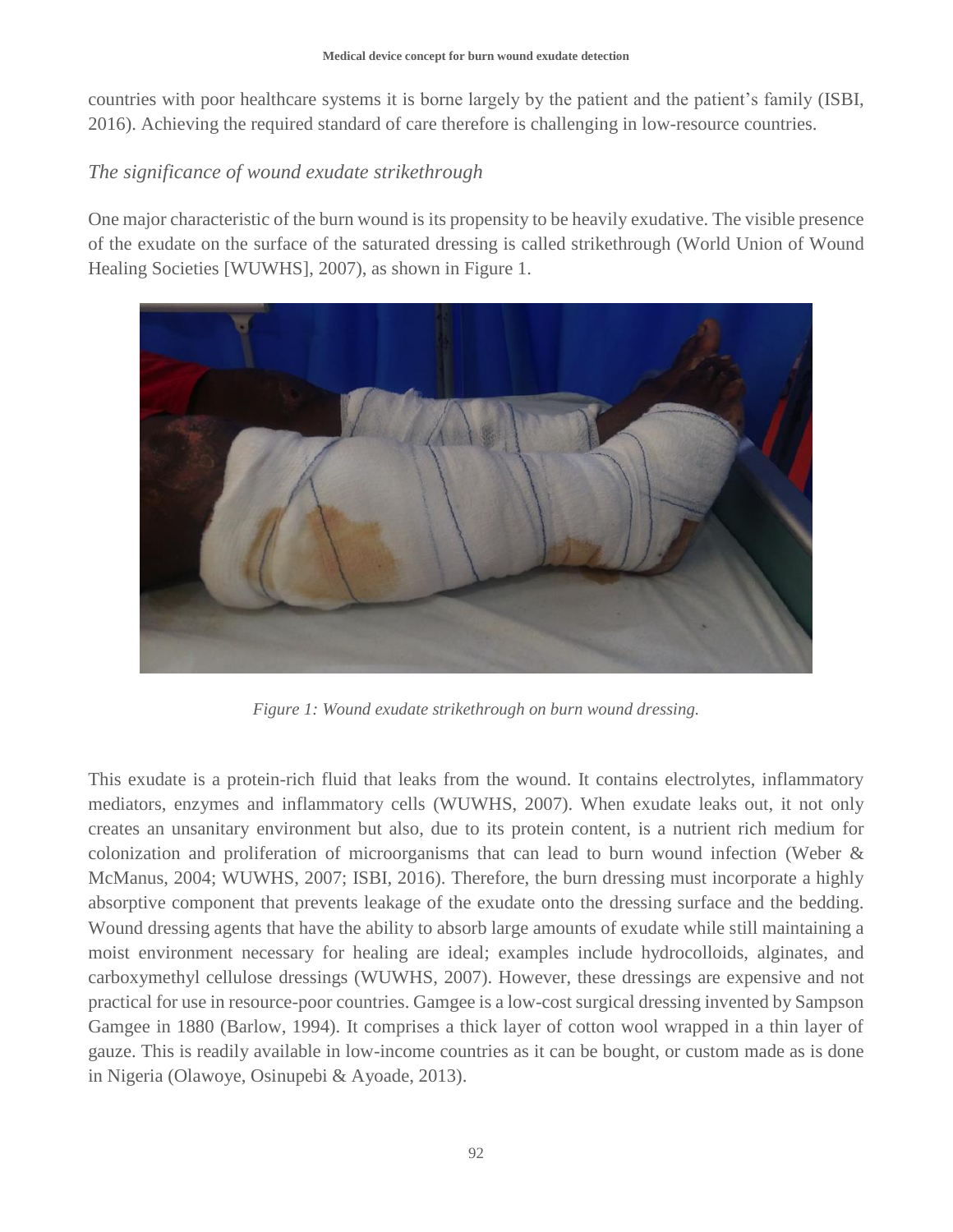## *Current practice of burn wound care at the University College Hospital*

The burn unit at University College Hospital, University of Ibadan, is a 12-bed ward that sees approximately 87 acutely burned patients per year (Adejumo & Akese, 2012). Gamgee is used as the absorbent dressing for all burn patients. Burn wounds are cleaned with normal saline and the 4-layer dressing applied (Adejumo & Akese, 2012; Olawoye et al., 2013). The first layer, directly on the wound, is antiseptic impregnated paraffin gauze that serves as a non-adherent layer. The next layer is made up of a thin layer of gauze that acts as a wick, transmitting the wound exudate to the third absorbent layer, which is Gamgee. The fourth layer is crepe bandage, which serves to keep the dressing in place. The signal for a change of dressing is usually the occurrence of strikethrough and this can be seen from 12 to 48 hours after dressing application depending on the rate of wound exudation.

The ideal environment for burn care is to have one burn patient per cubicle. The single open ward system that prevails in low-income countries, increases the risk for cross-infection (Weber & McManus, 2004; ISBI. Practice Guidelines Committee, 2016). Additionally, strikethrough may go undetected and unchanged for hours due to a low nurse to patient ratio and the unavailability of dressing materials. This increases the potential for a wound infection, an example of which is shown in Figure 2.



*Figure 2: Wound infection*

# **Concept for a medical device**

Weak collaborations between the Department of Plastic Reconstructive and Aesthetic Surgery of the University College Hospital and the Faculty of Technology of the University of Ibadan led to an invitation to attend a workshop on Biomedical Engineering under a National Institutes of Health, Fogarty International Center, grant at Lagos, Nigeria, in September 2015. At this workshop, the idea of developing a wound care device to detect imminent strikethrough was developed. Discussions with the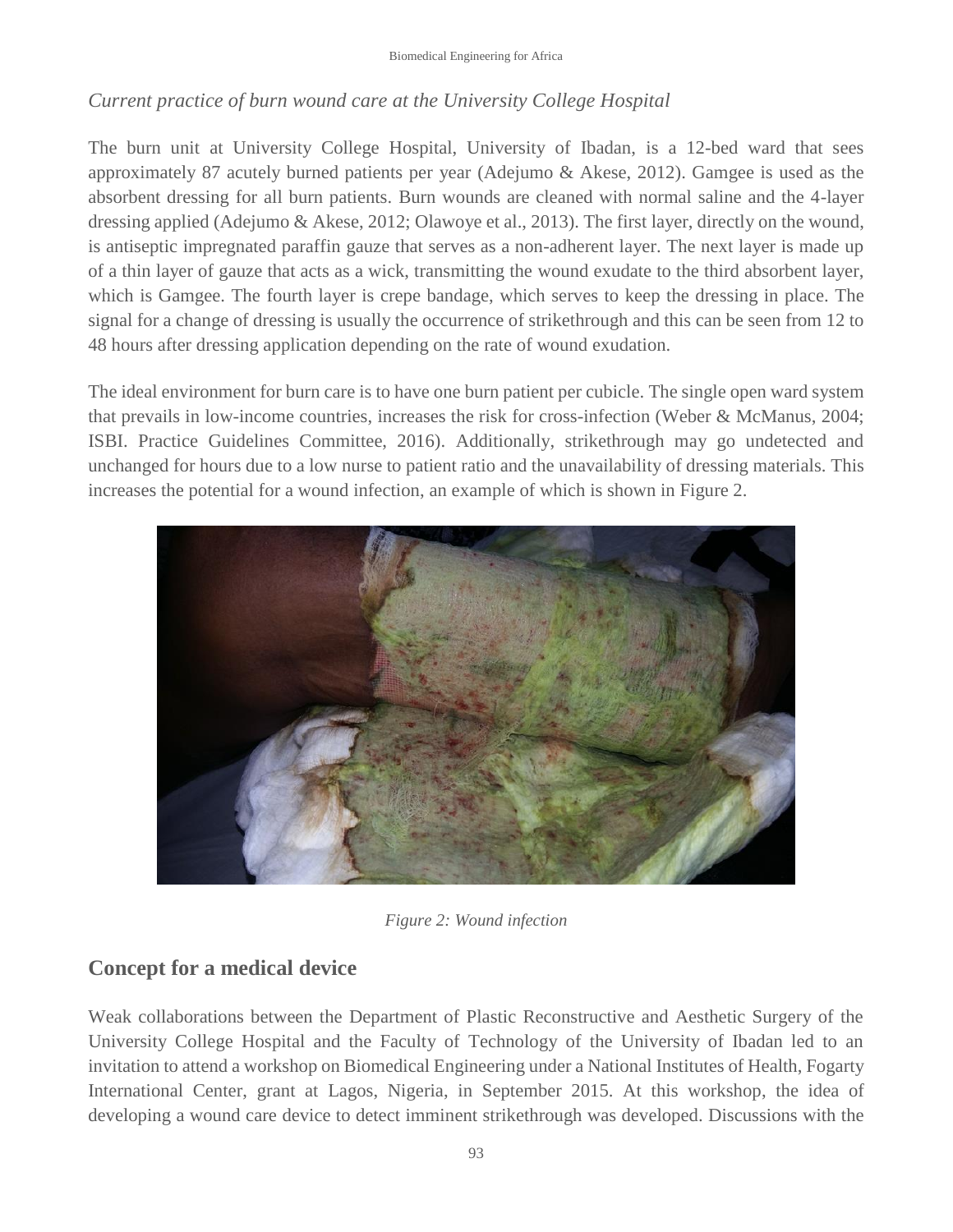Chair of the Department of Biomedical Engineering, Northwestern University (NU), on this need, and subsequent involvement of students from a senior-level biomedical engineering capstone design course sequence at NU, resulted in the development of the design concept for the device.

#### *User needs*

The design requirements for the device, based on the five needs of medical staff from the burn ward at University College Hospital, Ibadan, are outlined below.

Reliability: The device reliably alerts staff that strikethrough is imminent. False alerts would lead to unnecessary dressing changes and increased cost to patients and workload for staff.

Minimal interruption of workflow: The device will deliver alerts noticeably but without interruption to the usual workflow in the burn ward. An audible alert would disturb other patients and the staff, while unconscious or sleeping patients may not pick up somatosensory alerts (e.g., vibrations). Application of the device, and subsequent interactions with the device, should not lead to significant increases in time spent with the patient.

Longevity: The erratic power supply experienced at University College Hospital dictates that the device should be able to operate independently of the main power supply.

Affordabilty: The device should be cost effective. The marginal increase in cost for the hospital should be considerably lower than that of having to manage an infected wound.

Sanitisability: The device should be sanitisable so it can be reused. Methylated spirit and povidone iodine are common agents used for sanitisation and should be able to be safely applied to the device. Alternatively, if the device is not sanitisable, its cost will be low enough to justify single use.

Based on the above needs, requirements and specifications for the device were identified as illustrated in Table 1.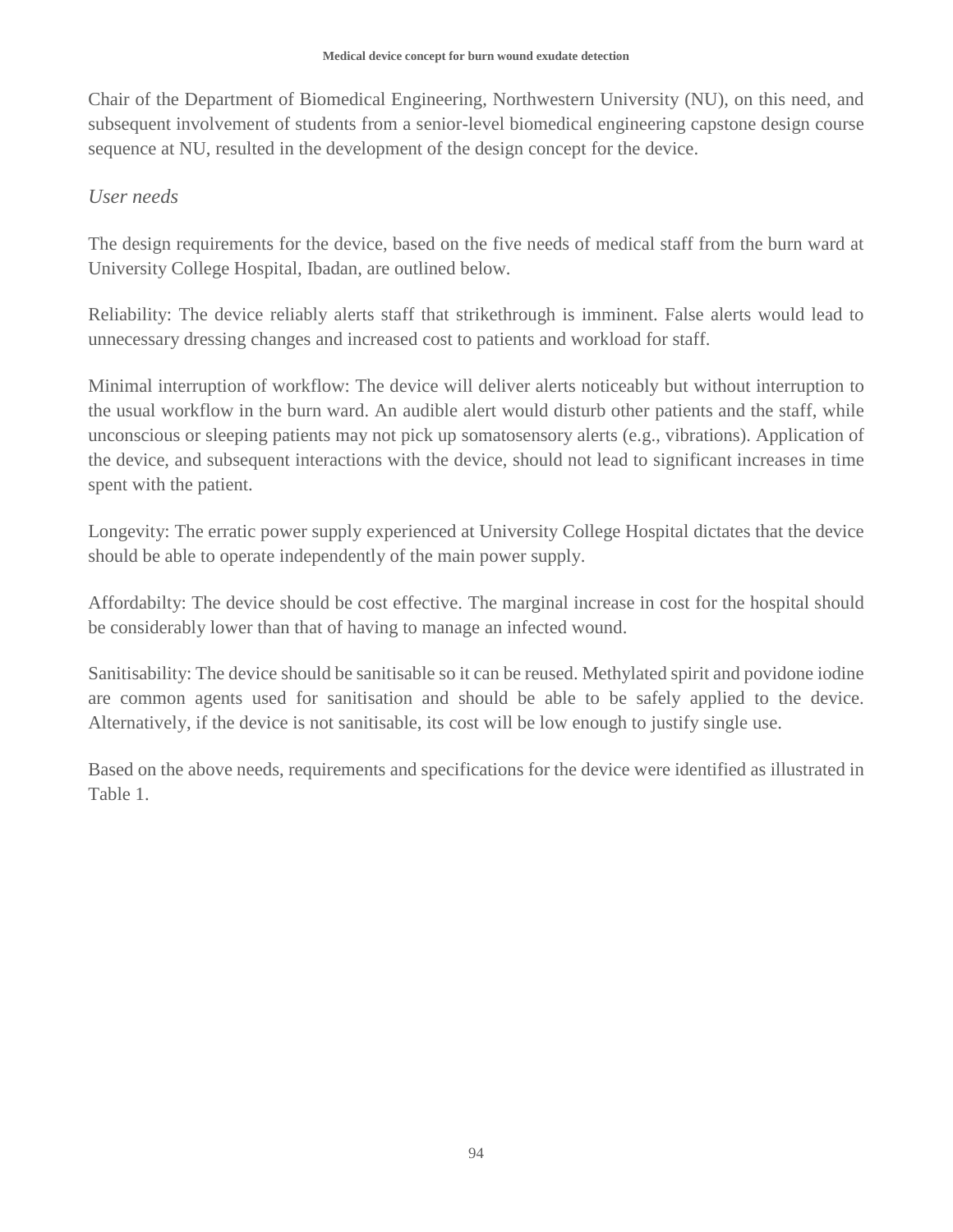| <b>User need</b>                                                         | <b>Design requirement</b>                   | <b>Metric</b>                                                         | <b>Value</b>                 |
|--------------------------------------------------------------------------|---------------------------------------------|-----------------------------------------------------------------------|------------------------------|
| Reliability                                                              | Ability to detect imminent<br>strikethrough | Number of remaining<br>layers of Gamgee prior to<br>strikethrough     | $1-2$ layers                 |
|                                                                          | Acceptable detection rate                   | Detection rate                                                        | 50% of all<br>true positives |
| Minimal<br>disruption to<br>workflow                                     | <b>Fast alert</b>                           | Time it takes the nurse to<br>detect need for dressing<br>change      | 30 seconds                   |
|                                                                          | Fast application                            | Additional time required to<br>apply the dressing                     | $5-10$ minutes               |
| Longevity                                                                | Able to withstand erratic<br>power supply   | Time the system is able to<br>run without an external<br>power source | 10 days                      |
| Affordability                                                            | Cheaper than managing an<br>infected wound  | Average cost of device                                                | \$50 per unit                |
| Available materials should<br>Sanitisability<br>be used for sanitisation |                                             | Components can be<br>sanitised by alcohol or<br>iodine solution       | yes/no                       |

**Table 1. User needs, requirements and specifications for the medical device.**

### *Design concept*

The design concept comprises three levels of electronic components:

- Detection modules
- A supermodule
- A nurse's station module (NSM)

The modules are placed on the dressing but under the crepe bandage to detect exudate in the Gamgee. The modules emit infrared (IR) light which is reflected off the exudate. When they detect a certain level of exudate in the bandage they send an alert to the supermodule by emitting IR light to the supermodule. There are 11 modules per supermodule. The supermodule in turn sends an alert to the NSM via a Bluetooth signal, informing the nurses that the dressing should be changed. The detection of the exudate is illustrated in Figure 3, while Figure 4 depicts the module configuration and signal propagation.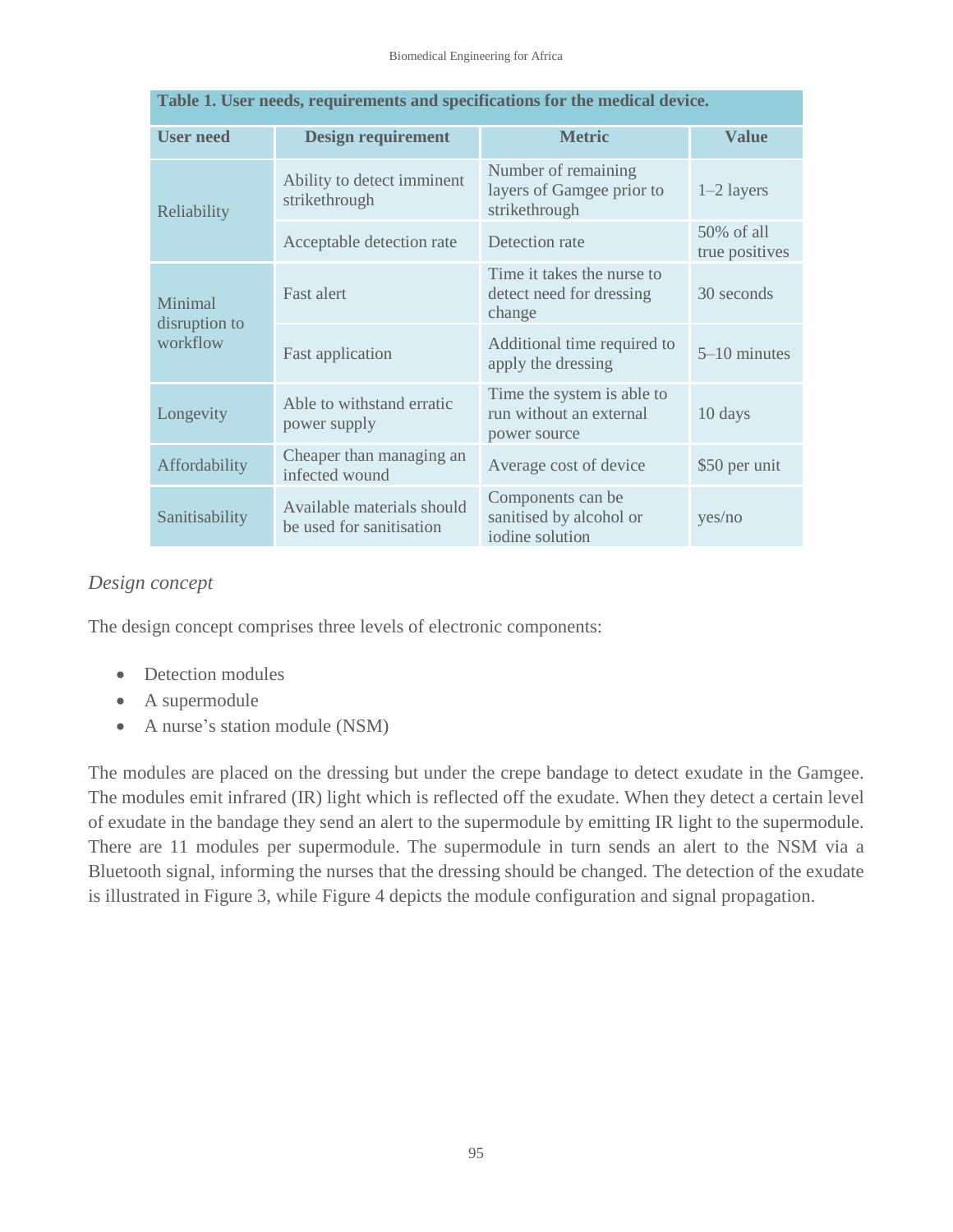

*Figure 3: Concept for detection of imminent strikethrough from a burn wound on a patient's arm*.



*Figure 4: Module configuration and signal propagation for detection of imminent strikethrough.*

The primary function of each module is to direct IR light through the dressing, measure the light reflected back, and determine the level of strikethrough that has been reached. To accomplish these tasks, each module consists of a microcontroller, an IR light emitting diode (LED), and an IR phototransistor. The IR LED is responsible for directing IR light through the dressing. The IR phototransistor detects the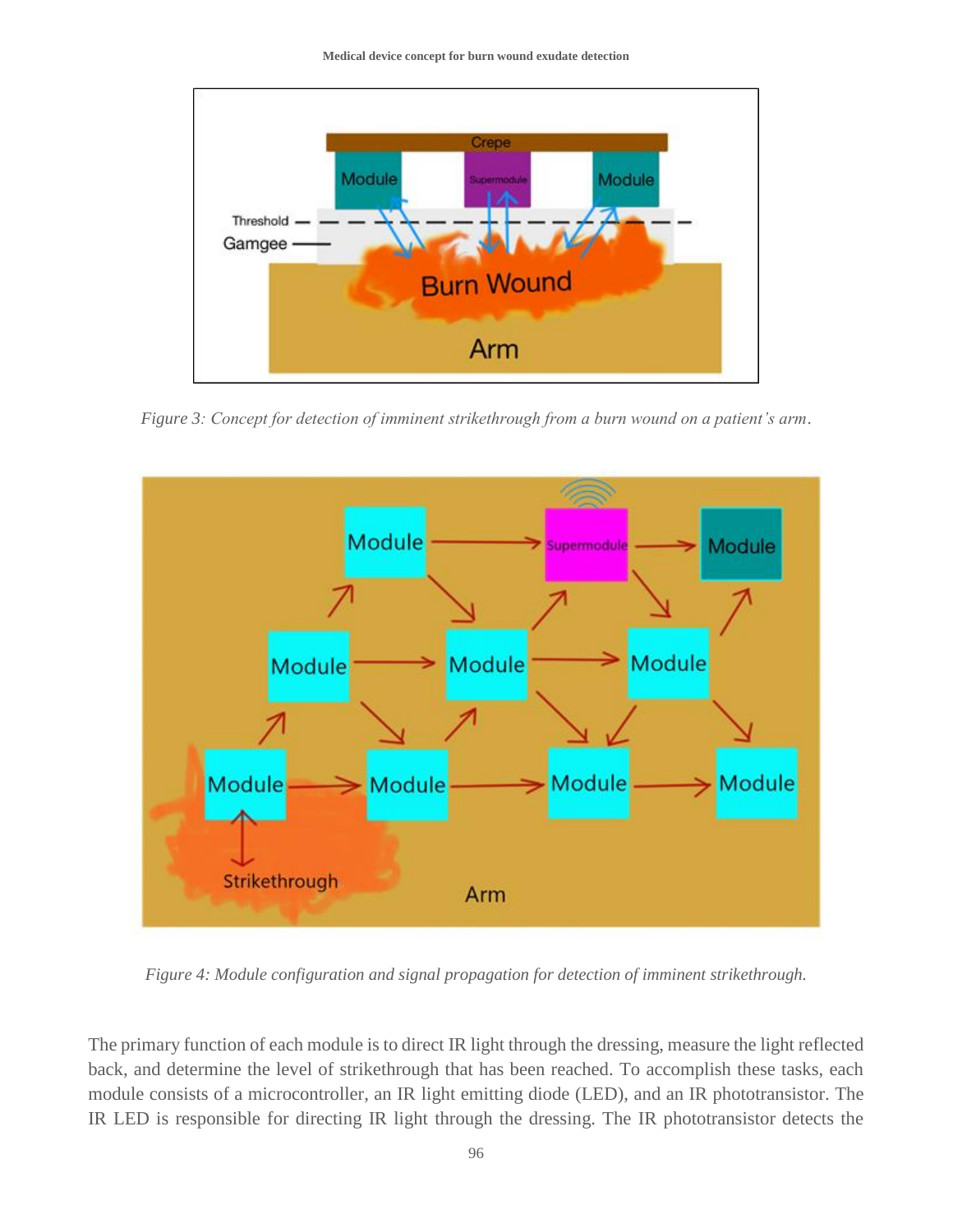amount of IR light incident on the module and translates that reading into a voltage. The module will then determine whether this voltage level indicates approximately 1–2 layers of Gamgee remaining.

Additionally, each module is responsible for transmitting its status to the supermodule, as seen in Figure 4. To enable this, each module will require a built-in personalized identification (ID) signal. The modules will transmit information to the supermodule tagged with their personalized ID. The module placement will be such that that neighbouring modules can detect each other's signals. These modules will send signals in four separate situations: (1) when they are first told to initiate function, (2) when they detect that exudate has reached threshold strikethrough level, (3) at regular intervals when they are checking in with the supermodule to confirm they are still functional, or  $(4)$  to propagate a signal that has been sent by a neighbouring module. When the modules send a type 1 or 3 signal they will simply transmit their ID number; when they send a type 2 signal they will send an alert signal that is common across all of the modules. In order to provide a mechanism for extended transmission of these signals, all modules will be monitored at prescribed intervals for signals from their neighbouring modules. When a type 1, 2, or 3 signal is detected from a different module, the module will re-transmit that signal. In this way all signals will eventually propagate through redundant pathways to the supermodule, which will address them further. Modules will have enough memory to record the signals they have sent and will send them no more than once per hour to save power.

These modules will remain in a detect-only "sleep mode" the majority of the time, waking up for only a few seconds per hour under normal operating conditions to check for strikethrough and indicate that the modules are still operational. However, this mode will be interrupted whenever a signal from a different module is received in order to propagate this signal as previously explained.

## *Supermodule*

The supermodule is responsible for receiving the data the modules provide, detecting which modules are present, and alerting the user that strikethrough is imminent by sending a signal to the NSM. Each supermodule will contain the detection system described above for the modules, but it will also contain a bluetooth chip capable of communicating with the NSM. Its communication to the NSM will be stamped with a device ID so that the NSM will be able to differentiate between supermodules located on different patients.

When the system is initiated at the beginning of a cycle, the supermodule will be responsible for collecting and storing the individual ID signals transmitted by each of the individual modules. It will furthermore be responsible for checking to make sure all of these modules are transmitting regularly by determining if their ID numbers are still being transmitted. If either a module alert signal is detected or one of the modules' ID numbers is not transmitted, the supermodule will send an alert to the NSM that will signal to the user that the dressing needs attention.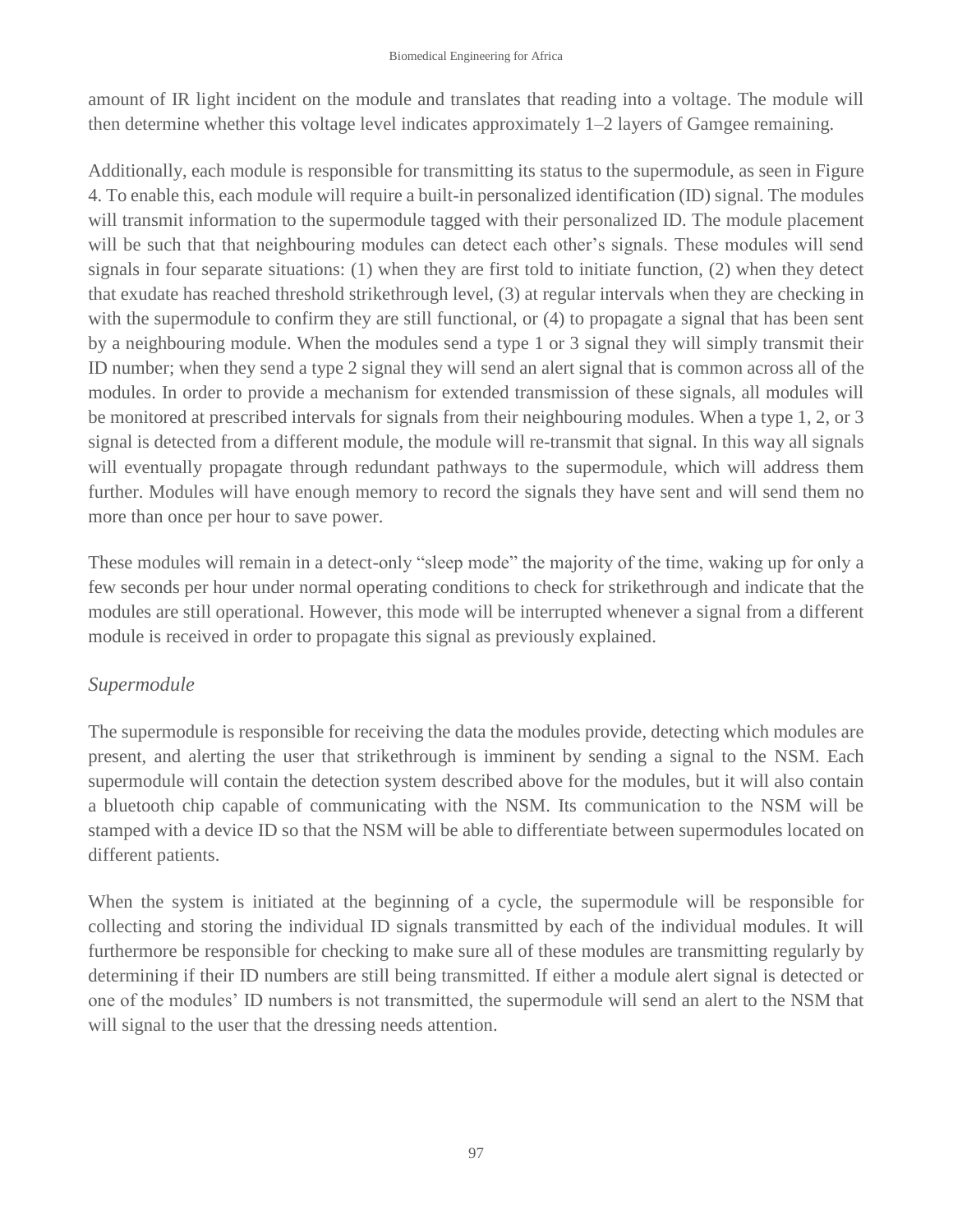These supermodules will remain in a detect-only "sleep mode" the majority of the time, waking up for only a few seconds every hour under normal operating conditions to check for strikethrough in the same manner the modules do. This mode will be interrupted whenever a signal from a module is received to log the module's ID number or alert the NSM to a dressing needing attention.

#### *Nurses's station module*

The NSM is responsible for receiving a signal from each of the supermodules in use and communicating to the nurses the status of the dressing associated with each supermodule. Each dressing will have one supermodule with a unique ID recognised by the NSM. The NSM will contain a bluetooth chip that can communicate with each of the supermodules. The NSM will use this bluetooth connection to check if the supermodule is functioning properly at regular intervals and will additionally continuously monitor for an alert signal from any of the supermodules. To do this the NSM will have a processor capable of differentiating between the signals sent from each of the supermodules and will have sufficient memory storage to keep track of the alert history from each supermodule. The NSM will also have an LED screen to communicate the status of each supermodule. This screen will notify the nurse's station of any problems communicated by the supermodules through a visual alert.

### *Design considerations for the modular system*

Table 2 illustrates the decision-making process that drove the design of the wireless, modular system and the type of data transmission used. Table 3 shows the ranking of the solutions against the user needs, with ease of implementation added. The ability to be sanitised is not considered here as the housing, rather than the components, would be sanitised. Bluetooth was selected for the communication with the NSM and IR for communication between modules.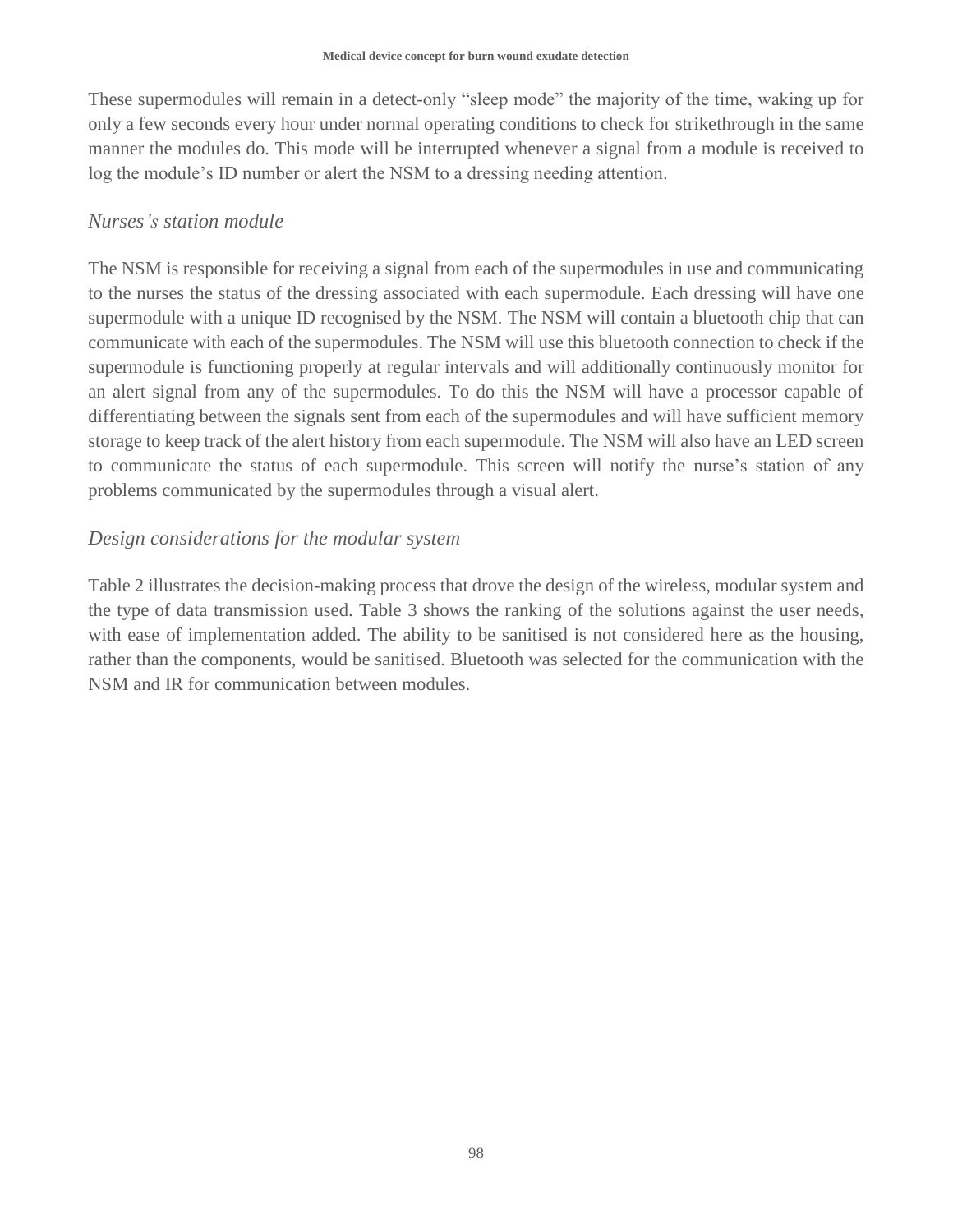| Table 2. Alternatives matrix detailing advantages and disadvantages of the types of data transmission |  |  |  |
|-------------------------------------------------------------------------------------------------------|--|--|--|
| initially considered.                                                                                 |  |  |  |

|                                  | <b>Description</b>                                                                                                                                  | <b>Advantages</b>                                                                                                                                                                                                         | <b>Disadvantages</b>                                                                                                                                                                                                                                                                                                 |
|----------------------------------|-----------------------------------------------------------------------------------------------------------------------------------------------------|---------------------------------------------------------------------------------------------------------------------------------------------------------------------------------------------------------------------------|----------------------------------------------------------------------------------------------------------------------------------------------------------------------------------------------------------------------------------------------------------------------------------------------------------------------|
| <b>Wired</b>                     | Medical grade electrical<br>wires used for a direct<br>device connection                                                                            | - Limited signal interference<br>- No theoretical maximum<br>range                                                                                                                                                        | - Add clutter to patient's space<br>- Limits patient mobility                                                                                                                                                                                                                                                        |
| <b>Infrared</b>                  | IR light (700nm-1mm)<br>used to transmit data<br>between devices                                                                                    | - IR LED and photosensors<br>are extremely cheap<br>- Minimal sources of outside<br>interference<br>- Simple, cost-effective<br>solution for our<br>communication requirements<br>- Capable of preventative<br>signalling | - Effectiveness of signal<br>dependent on line-of-sight /<br>scattering properties of the<br>medium<br>- Data not easily securable<br>- Low information density<br>- Low signalling range                                                                                                                            |
| <b>Bluetooth</b><br><b>Smart</b> | Low-energy version of<br>standard Bluetooth<br>protocol $(2.4-2.485 \text{ GHz})$<br>used to transmit data<br>between devices<br>$(1 \text{ MB/s})$ | - High data security<br>- Moderate data transmission<br>rate<br>- Moderate information<br>density-Capable of<br>preventative signalling                                                                                   | - Moderate/Low power<br>consumption<br>- Possible signal interference<br>from commercial devices<br>- Maximum range of 20 m                                                                                                                                                                                          |
| <b>RFID</b>                      | RF signal transceivers that<br>operate between<br>120 kHz (LF) and<br>433 MHz (UHF); used to<br>transmit data between<br>devices                    | <b>Passive RFID:</b><br>- No internal power<br>requirements<br>- Extremely low-cost and<br>low-maintenance<br><b>Active RFID:</b><br>- Capable of preventative<br>signalling<br>- Moderate detection range                | <b>Passive RFID:</b><br>- Not capable of preventative<br>signalling<br>- Data typically not rewritable<br>- Short detection range<br><b>Active RFID:</b><br>- Extremely high costs for<br>readers and tags<br>- Relatively high power<br>consumption for provided data<br>transmission rate / information<br>density |
| Wifi                             | Wireless communication<br>operating at 2.4 GHz /<br>5 GHz (IEEE 802.11)<br>used to transmit data<br>between devices                                 | - High transmission rate<br>- High information density<br>- High signal range<br>- High data security                                                                                                                     | - High power consumption<br>- High costs<br>- Possible signal interference<br>from commercial devices                                                                                                                                                                                                                |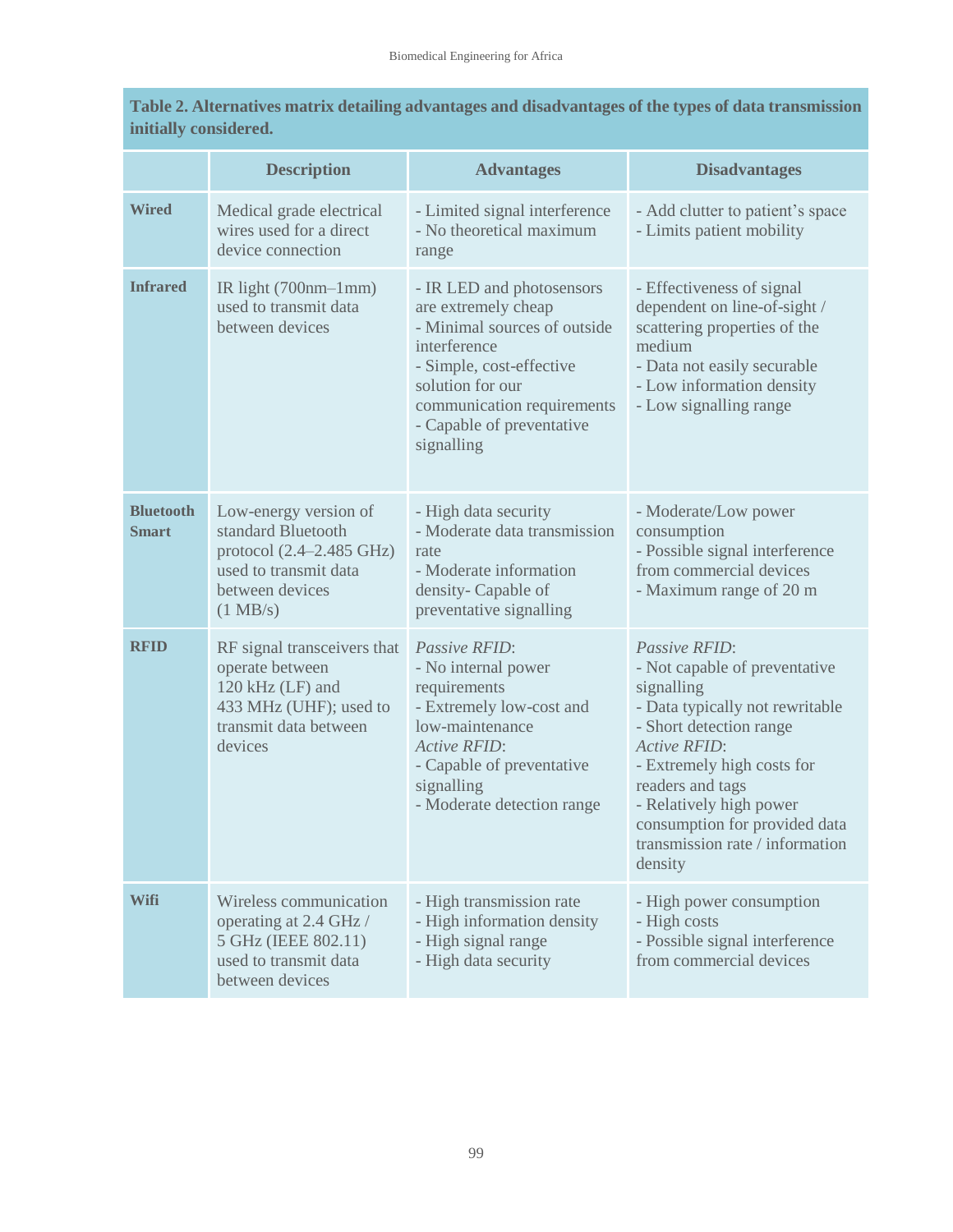**Table 3. The criteria are ranked on a 5-point scale (1 = Poor, 5 = Good) and assigned a weight on a 3-point scale (1 = Low Priority, 3 = High Priority). The totals are calculated using the weight multiplied by the ranking of the criterion.** 

| Weight         | <b>Criteria</b>                   | <b>Wired</b>   | <b>Infrared</b> | <b>Bluetooth</b> | <b>RFID</b>    | Wifi           |
|----------------|-----------------------------------|----------------|-----------------|------------------|----------------|----------------|
| 3              | Reliability                       | 5              | $\overline{2}$  | $\overline{4}$   | $\overline{4}$ | $\overline{4}$ |
| 3              | Affordability                     | 5              | 5               | $\overline{4}$   | 1.5            | $\overline{2}$ |
| $\overline{2}$ | Ease of<br>implementation         | $\overline{2}$ | $\overline{4}$  | $\overline{4}$   | $\overline{4}$ | 3              |
| $\overline{2}$ | Longevity                         | $\overline{2}$ | 5               | $\overline{4}$   | $\overline{4}$ | $\overline{2}$ |
| 1              | Minimal disruption<br>to workflow | 5              | 5               | 5                | 5              | 5              |
|                | Total                             | 43             | 44              | 45               | 37.5           | 33             |

#### *Future considerations*

The nature of the casing for the modules, the attachment method to secure the modules to dressing, and the specific electronic components to be used in the modules, must be considered against the design requirements and specifications. These considerations will be followed by construction and testing of prototype systems.

## **Conclusion**

We have presented the design concept for a device to detect imminent strikethrough of wound exudate to prevent burn wound infection. Our largest user-base will be medical professionals, and while the design arose in response to needs of a specific hospital, the potential user base will be medical staff throughout hospitals and medical centres in developing nations.